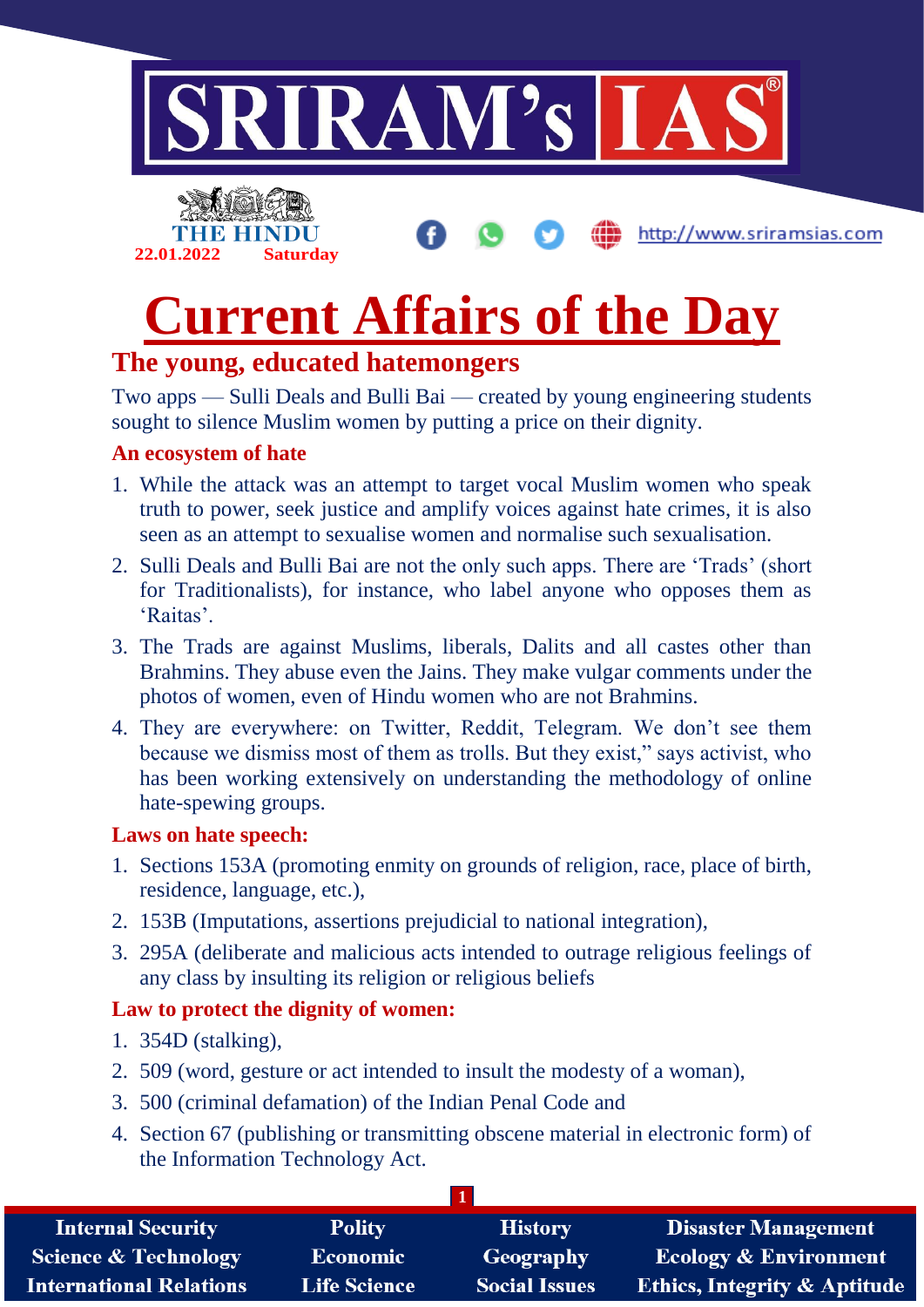

# **Amar Jawan Jyoti now merged with War Memorial flame: govt.**

1. The iconic Amar Jawan Jyoti, which was inaugurated after the 1971 Liberation War of Bangladesh by former Prime Minister Indira Gandhi, was removed, even as Prime Minister Narendra Modi

**22.01.2022 Saturday**



http://www.sriramsias.com

announced the construction of a statue of Subhas Chandra Bose, restructuring the symbolism around the India Gate.

- 2. In the face of protests from Congress and some veterans, the Centre said the Jyoti was "not extinguished" and only "merged" with the flame at the National War Memorial (NWM).
- 3. The NWM, inaugurated in February 2019, is located at the 'C' Hexagon near India Gate and was built in memory of the soldiers who laid down their lives for the country in the post-Independence period. Names of over 26,000 soldiers are inscribed on it.
- 4. In a change of tradition, before the commencement of the Republic Day parade in 2020, Mr Modi paid homage to the fallen soldiers by laying a wreath at the NWM, instead of at the Jyoti.
- 5. India Gate was a "symbol of our colonial past" as it has only some of those who fought for the British in the First World War and the Anglo-Afghan War, the source noted

PM said on social media: "At a time when the entire nation is marking the 125th birth anniversary of Netaji Subhas Chandra Bose, I am glad to share that his grand statue, made of granite, will be installed at India Gate. This would be a symbol of India's indebtedness to him."

| <b>Internal Security</b>        | <b>Polity</b>       | <b>History</b>       | <b>Disaster Management</b>              |
|---------------------------------|---------------------|----------------------|-----------------------------------------|
| <b>Science &amp; Technology</b> | <b>Economic</b>     | <b>Geography</b>     | <b>Ecology &amp; Environment</b>        |
| <b>International Relations</b>  | <b>Life Science</b> | <b>Social Issues</b> | <b>Ethics, Integrity &amp; Aptitude</b> |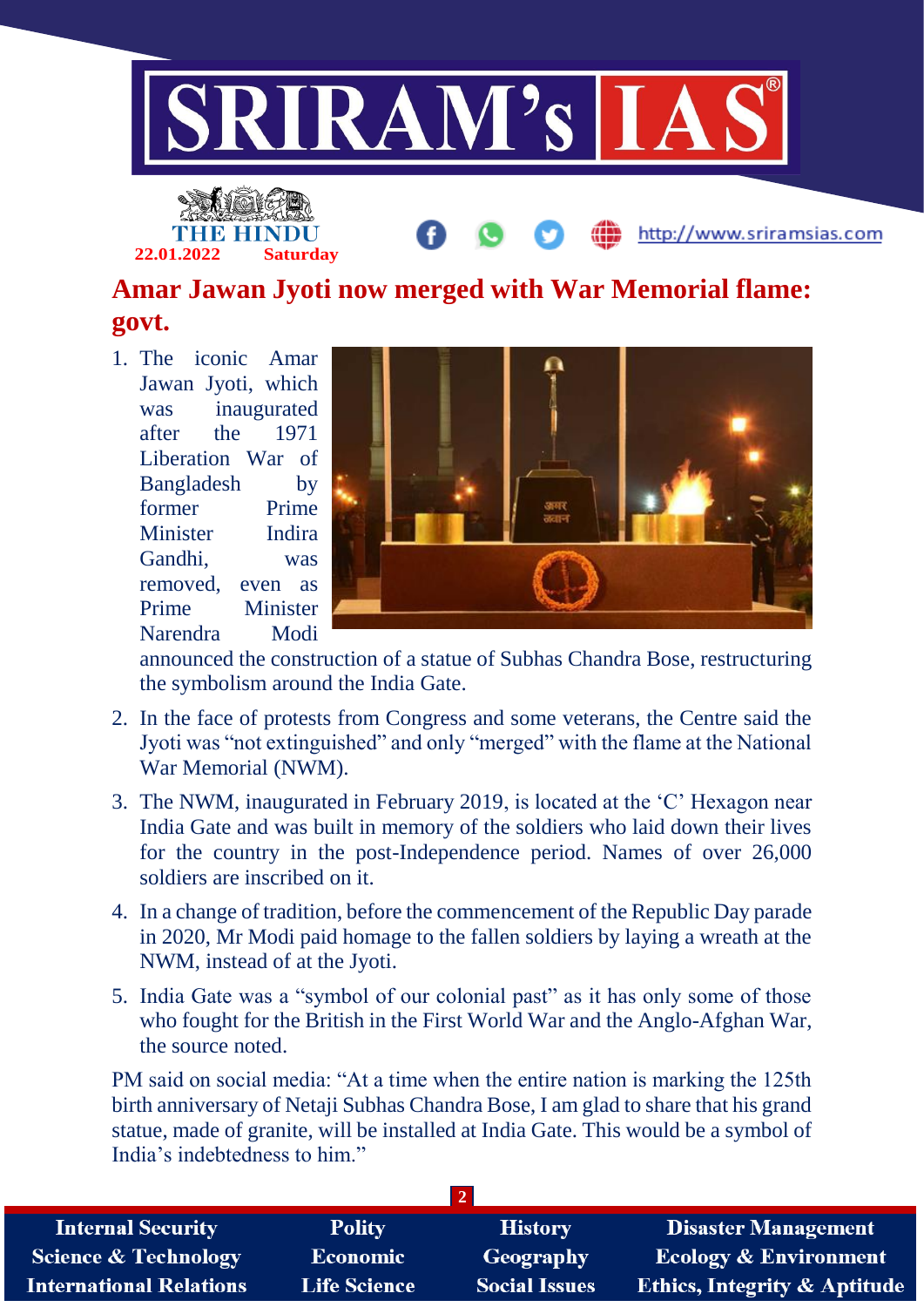

http://www.sriramsias.com



Nearly six decades after it was first proposed, Prime Minister Narendra Modi on Monday inaugurated the National War Memorial, sprawled over 40 acres at the India Gate complex in the heart of the national capital. The Memorial has five concentric circles, a central stone obelisk, and an eternal flame. The centre of the complex lies at a lower level than the surrounding



The Indian EXPRESS Tue, 26 February 2019<br>The Indian Expansions epaper.indianexpress.com/c/37077107

**22.01.2022 Saturday**

### **SC seeks reply on suo motu RTI disclosure**

- 1. The Supreme Court asked for the government's response to a plea seeking the effective implementation of a provision in the Right to Information Act, which obliges public authorities to suo motu disclose information to the public in order to maintain transparency in governance.
- 2. A Bench led by Justice Sanjay Kishan Kaul issued notice to government agencies to adhere strictly to the statutory mandate of Section 4 of the RTI Act.
- 3. The Section prescribes that it would be the "constant endeavour of every public authority to take steps to provide as much information suo motu to the public at regular intervals.

| <b>Internal Security</b>        | <b>Polity</b>       | <b>History</b>       | <b>Disaster Management</b>              |
|---------------------------------|---------------------|----------------------|-----------------------------------------|
| <b>Science &amp; Technology</b> | <b>Economic</b>     | Geography            | <b>Ecology &amp; Environment</b>        |
| <b>International Relations</b>  | <b>Life Science</b> | <b>Social Issues</b> | <b>Ethics, Integrity &amp; Aptitude</b> |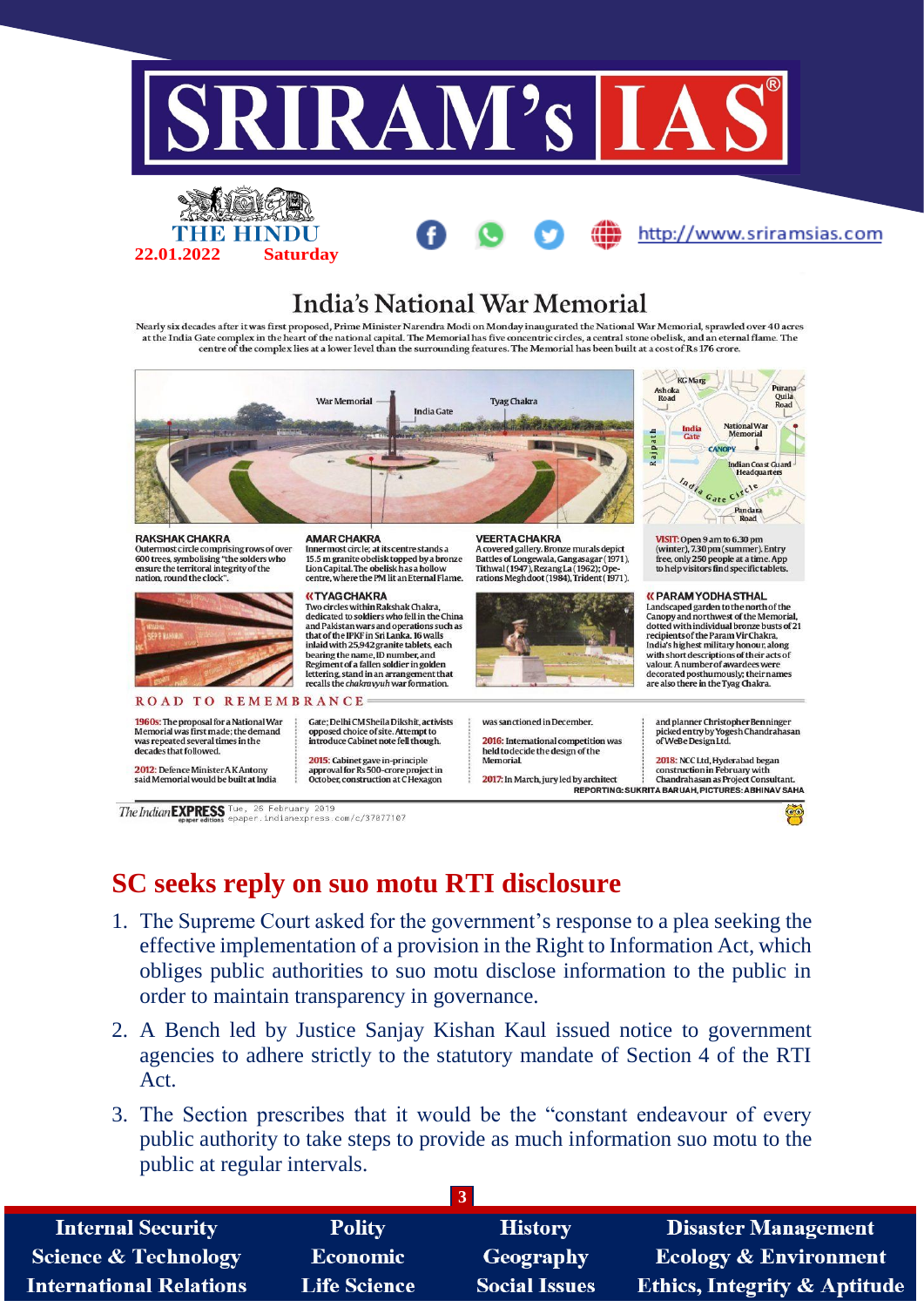



http://www.sriramsias.com

# **Hydrogen costs to fall over 95% by 2050, predicts the report**

Green hydrogen technology will fill the gap between renewable energy and Net Zero carbon emissions.



| <b>Hydrogen</b><br>revolution:                                                     | Grey hydrogen                                   | <b>Blue hydrogen</b>                                      | Green hydrogen                                                              |
|------------------------------------------------------------------------------------|-------------------------------------------------|-----------------------------------------------------------|-----------------------------------------------------------------------------|
| 1. Hydrogen will<br>decarbonise 25<br>- of<br>cent<br>per<br>energy<br>consumption | Split natural gas<br>into hydrogen<br>and $CO2$ | Split natural gas<br>into hydrogen<br>and CO <sub>2</sub> | Split water<br>into hydrogen by<br>electrolysis powered<br>by water or wind |
| the<br>across<br>globe and will<br>become<br>the                                   | CO <sub>2</sub> emitted<br>in the atmosphere    | CO <sub>2</sub> stored<br>or reused                       | No CO <sub>2</sub><br>emitted                                               |

most cost-effective means of energy supply, according to the study.

2. Green hydrogen technology will fill the gap between renewable energy and Net Zero carbon emissions.

### **The report states:**

- 1. Green hydrogen is expected to undercut the cost of existing grey hydrogen supplies by 2026 worldwide and many breakthroughs are expected within the market in years to come, driven by increased support from investors and government policies.
- 2. In addition, green hydrogen will replace oil and gas as well as create a new landscape for geopolitics and clean commodities trading, according to the study.
- 3. The market will in turn provide new opportunities for developing economies that they can leverage to secure their energy supply and for economic growth.
- 4. Within just two years, green hydrogen produced by electrolysers will undertake the cost of existing grey hydrogen supplies, gradually reducing the price of hydrogen that'll also be cleaner than other variants.

|                                 |                     | $\overline{\mathbf{4}}$ |                                         |
|---------------------------------|---------------------|-------------------------|-----------------------------------------|
| <b>Internal Security</b>        | <b>Polity</b>       | <b>History</b>          | Disaster Management                     |
| <b>Science &amp; Technology</b> | Economic            | Geography               | <b>Ecology &amp; Environment</b>        |
| <b>International Relations</b>  | <b>Life Science</b> | <b>Social Issues</b>    | <b>Ethics, Integrity &amp; Aptitude</b> |